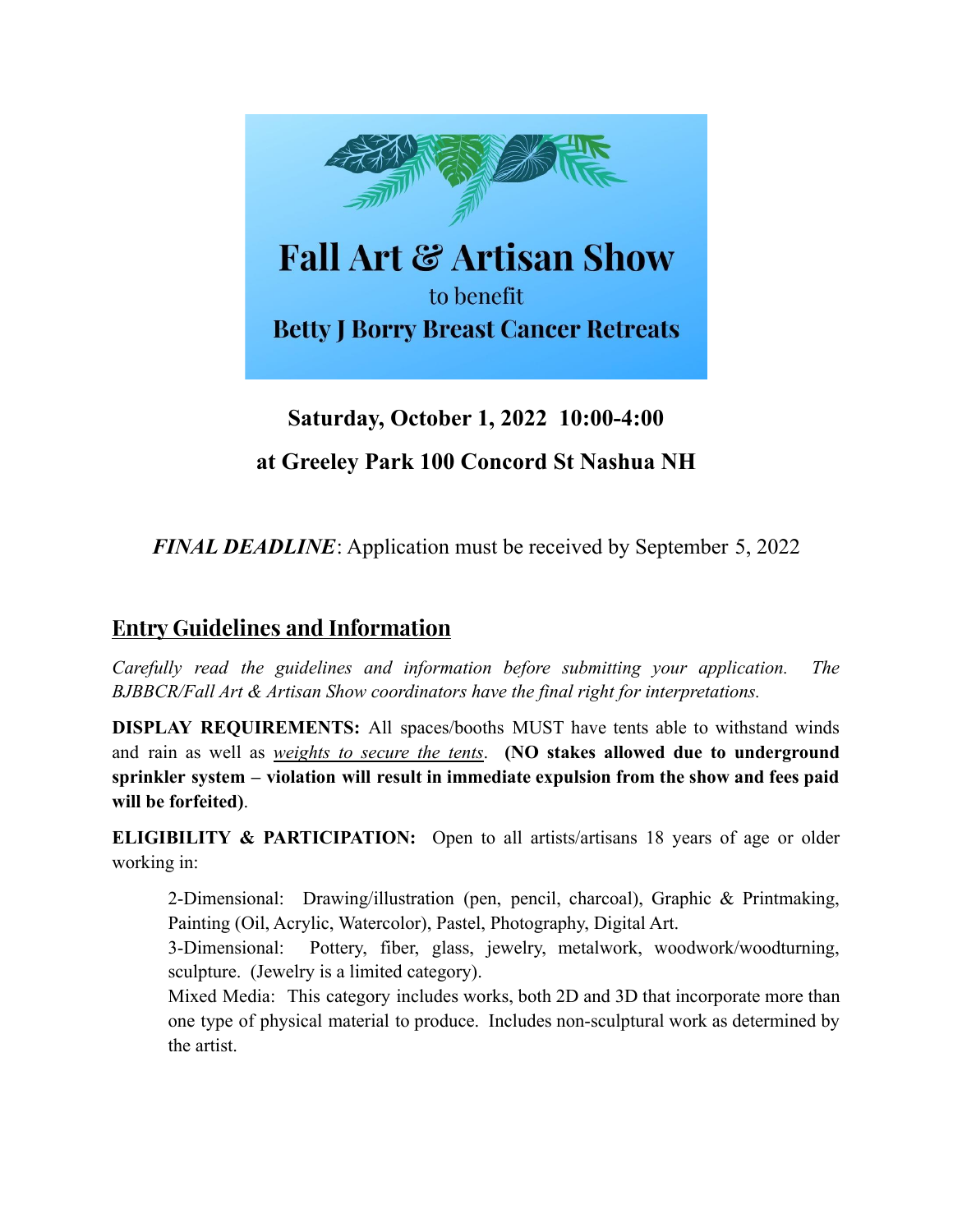ALL prints/reproductions/ cards are allowed; however, they must be marked as such. If you have questions or need clarification, email us at Lboss@bibbreastcancerretreats.org

The artist must have at least five (5) finished pieces to display and the work must be original, executed within the past three (3) years. Entry into this outdoor art show establishes an agreement on the part of the artist to all conditions listed in the prospectus and is a contract to display only what was applied for on the entry form. Artists may market prints, limited editions and greeting cards of their original works. Copies of original work must be identified as such.

**NOT ALLOWED:** "Crafts", which include any item(s) that can be identical if desired, including anything that uses a pattern or involves the same sequence steps to produce nearly identical results. Jewelry is the exception to this rule due to the nature of the work and design of each piece. No mass produced / resale merchandise. Per the city ordinance, artists cannot display artwork with mature or adult content as this is a family event…..NO NUDES

**JURYING and JURY FEE:** \$20 - A non-refundable jury fee must be enclosed with all applications meeting the following requirements.

ALL new applicants to the Fall Art & Artisan Show

Send four (4) pictures of your artwork AND one (1) picture of your booth/display set-up. These can be sent via email to: Lboss@bjbbreastcancerretreats.org

**BOOTH SPACE & INSTALLATION:** To request a particular location, be sure to apply before September 1, 2022. Volunteers get the first choice of location. We cannot guarantee that all requests will be honored but will consider them on a first-come basis. Booth size is 10 feet x 10 feet. The BJBBCR/Fall Art & Artisan Show coordinators provide only the space. Artists are responsible for their own tents, weights, racks, walls, etc. All show registrants are expected to be ready for business at 10:00 a.m. and staff their booth through 4:00 p.m. Tents are required to display due to the nature of this show in order to protect the artwork from any form of precipitation. Only the Fall Art & Artisan Show Coordinators can dismiss artists due to inclement weather; artists are not permitted to leave early and must be open for business for the entire length of the show. Due to the underground sprinkler system, **stakes are NOT allowed to secure tents**. Any violation of securing tents will be immediate expulsion from the show. Parking for artists is available across the street and side streets after load-in, but parking on Concord Street is reserved for show visitors. No vehicles are allowed on the grass at any time.

**CREDITS/REFUNDS:** Refunds for cancellations, less a Thirty Dollar (\$30.00) processing fee, will be issued up to forty-five (45) days prior to show date. Cancellations **must** be made in writing (email preferred) and received in our offices as per the dates outlined above. In this case, September 1, 2022 would be considered the deadline date for the BJBBCR/Fall Art & Artisan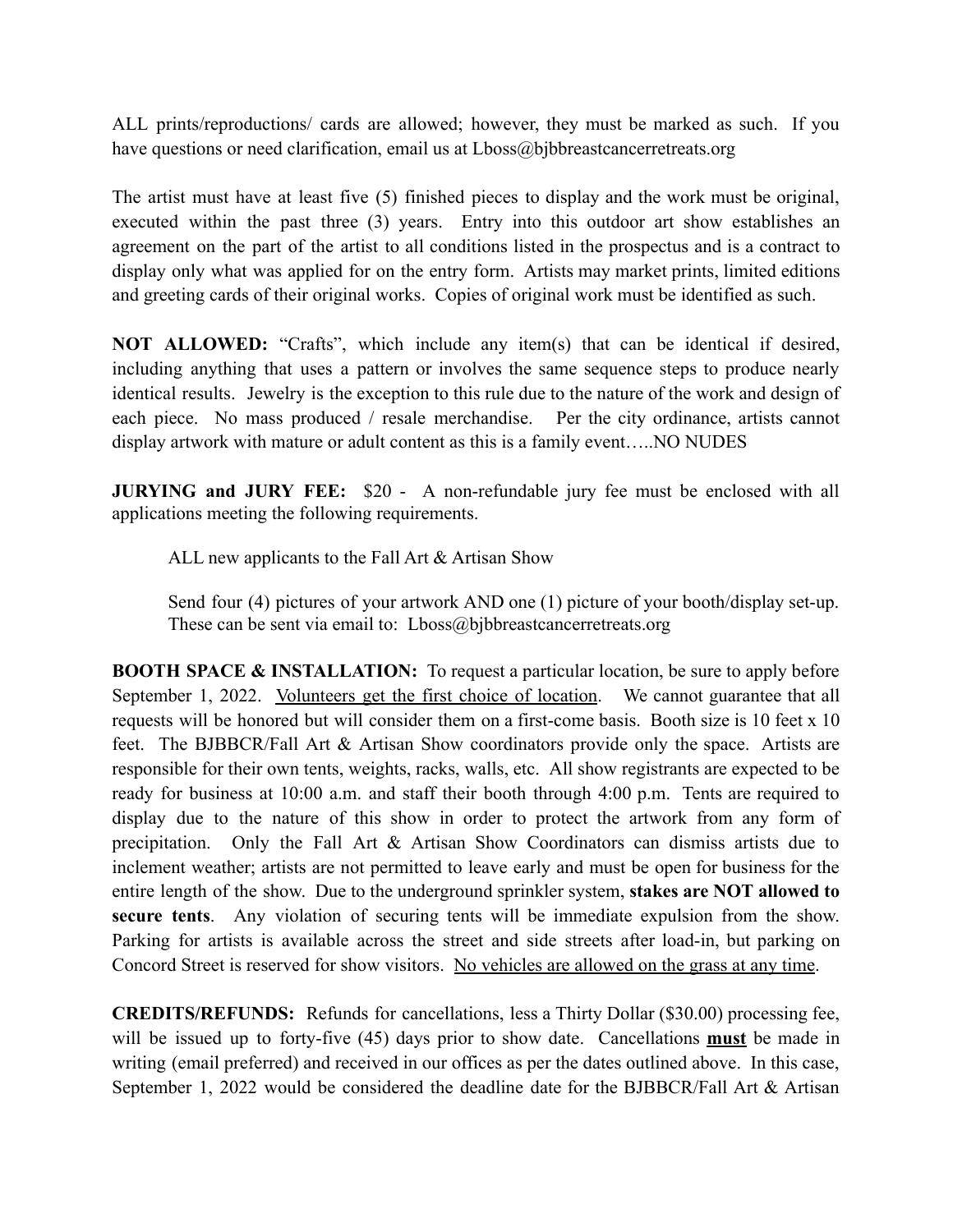Show to receive the cancellation notice. If the show cancels due to any unforeseen circumstances, all booth fees and option fees will be fully refunded. Jury fees will NOT be refunded.

**WEATHER:** The Fall Art & Artisan Show is held outdoors and goes on rain or shine. No credits or refunds will be issued if the show is affected by forces of nature beyond our control. Please check the facebook page for Betty J Borry Breast Cancer Retreats or contact the coordinators at Lboss@bjbbreastcancerretreats.org for updates on cancellations resulting from severe weather such as hurricanes, tornados, flooding, etc. Please note, we will not cancel a show unless informed by state, city or local officials that it will be in the best interest of safety for all. If it looks like it is going to rain, we will not call a show prior to the event. It will be at the show coordinator's discretion on site at the time.

**SOLICITATION:** Exhibitors are present at our show for the purpose of representing their work. For that reason, no exhibit, or their representatives, will engage in any type of solicitation of any products, supplies, etc. during the course of the show. Failure to comply could cause possible expulsion from the show.

**SECURITY, LIABILITY & SALES:** The Fall Art & Artisan Show is not responsible for any loss or damage to artist property during the date of the show and makes no guarantees of foot traffic or art sales during the event. Although not required, if you would like to purchase insurance for \$49.00 for the day, please contact [Sidney@esinsurance.net](mailto:Sidney@esinsurance.net) (reference you are doing the Betty J Borry Breast Cancer Retreat art show).

**VOLUNTEER:** We are also looking for artists willing to help with different aspects of the show and to also give demonstrations throughout the day. If you are interested in helping please email Lboss@bjbbreastcancerretreats.org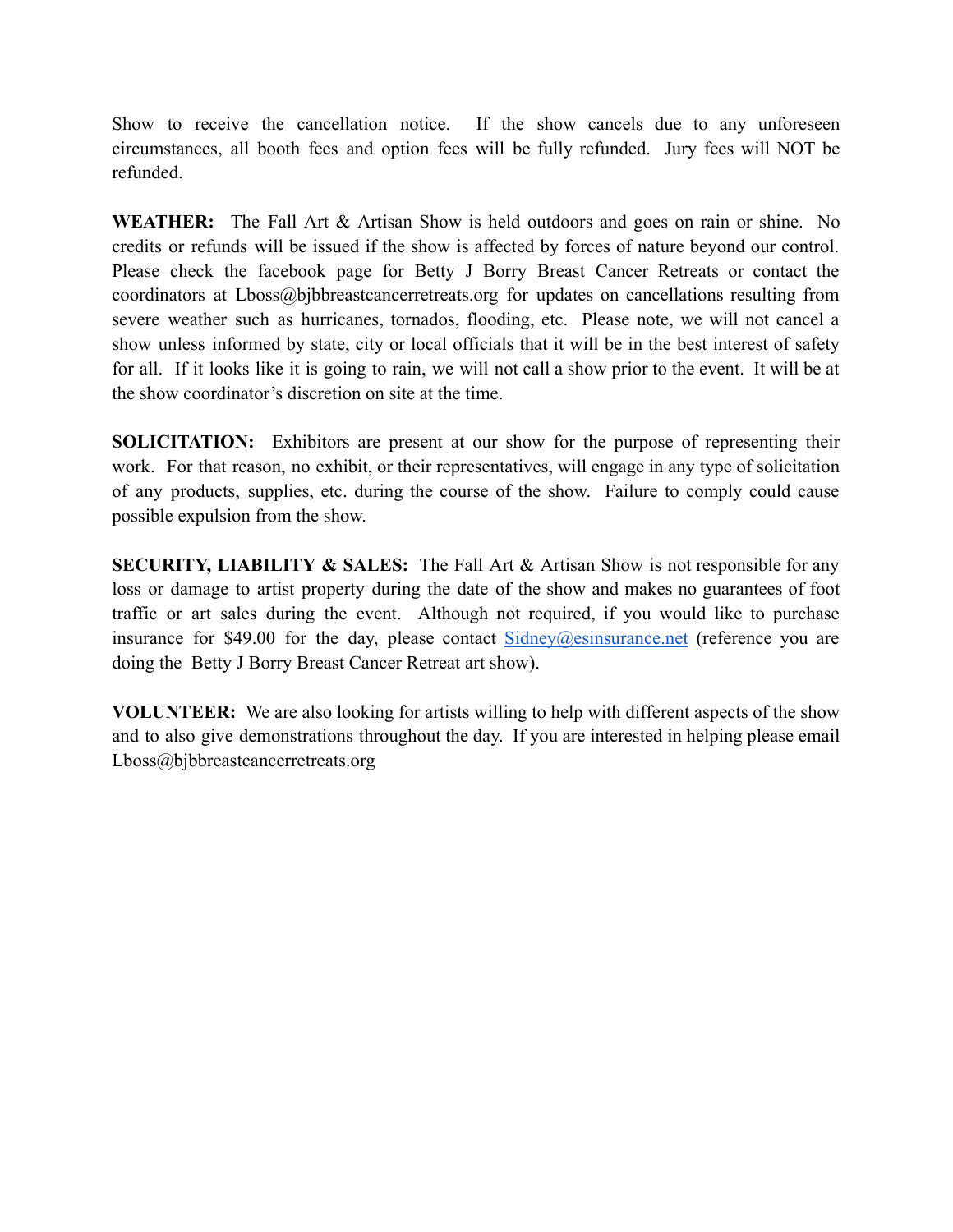

### **October 1, 2022 at Greeley Park 100 Concord St, Nashua NH**

**Please sign the General Release on the following page and include it with your application. Online submission of Application will be considered as a "signed" General Release.**

**Checklist:**

- Signed Application (only paper application submission)
- Signed General Release (only paper application submission)
- Check payable to Betty J Borry Breast Cancer Retreats
- Separate check for Jury Fee, if applicable (remember to send photos of work and booth/display set-up).

#### **GENERAL RELEASE:**

The undersigned (or online submission of application implies receipt and understanding of these guidelines) does hereby discharge, release and hold harmless the Betty J Borry Breast Cancer Retreats, all city, property owners and associations and all co-sponsors from any and all manner of action, suits, damages or claims whatsoever arising from any loss or damages or claims, to the person or property of the applicant while participating in this event, and hereby consents to the enforcement of above guidelines. Applicant artist hereby certifies that all work displayed is an original work created by the applicant artist. Applicant/artist also understands that any mass-produced items on display can cause expulsion from the show or future shows. The BJBBCR also has your permission to publish photographs or videos taken of your booth, work and photos of you during the event for purposes related to promotion of the event, past or future.

Date: 2022

Signature of Artist *Enclose with Application and applicable fees*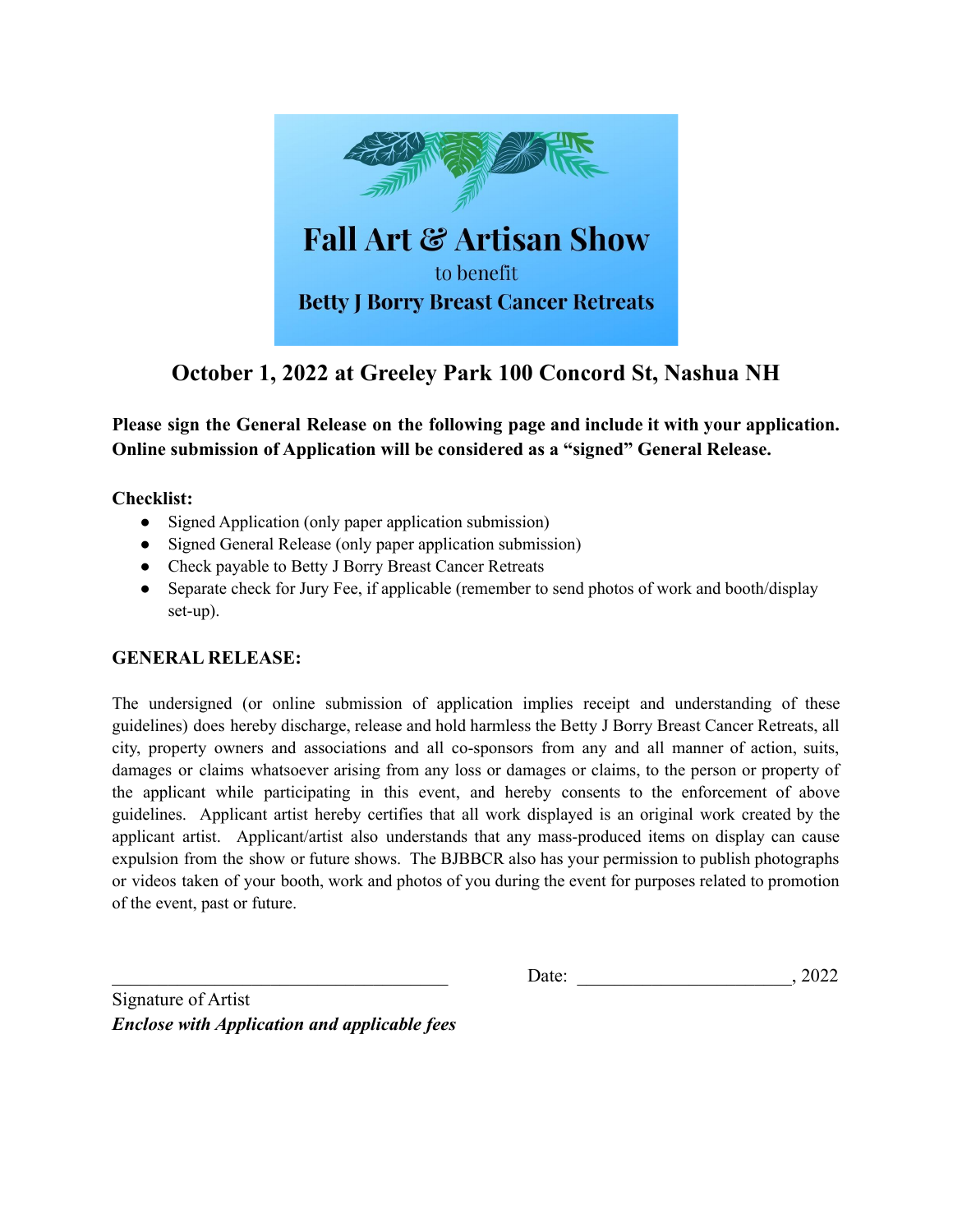

#### **Saturday, October 1, 2022 10:00-4:00**

at Greeley Park 100 Concord St, Nashua NH

*FINAL DEADLINE*: Application must be received by September 1, 2022

| <b>Street</b>                                                                                                                                                                                                                                          | City | <b>State</b>       | Zip |
|--------------------------------------------------------------------------------------------------------------------------------------------------------------------------------------------------------------------------------------------------------|------|--------------------|-----|
|                                                                                                                                                                                                                                                        |      |                    |     |
| <b>ENTRY INFORMATION:</b> List all media you are applying for to display in your booth. It is up to the discretion of the<br>coordinators which medium/media you are accepted for and reserves the right not to accept all the media an artist applies |      |                    |     |
|                                                                                                                                                                                                                                                        |      |                    |     |
| for. You are only allowed to display the media you list-please be specific with 3D.<br><b>BOOTH FEES:</b> Check all that apply and note the check total.                                                                                               |      |                    |     |
| <b>Booth Space:</b>                                                                                                                                                                                                                                    |      | \$85.00            |     |
| Jury Fee (if applicable) \$20 (send as separate check)                                                                                                                                                                                                 |      | $\mathsf{\dot{S}}$ |     |

Make checks payable to: BJBBCR (Betty J Borry Breast Cancer Retreats). Along with this application, send in a check to cover all options, plus another separate check to cover Jury Fee, if applicable.

**\_\_\_\_\_\_\_\_\_\_\_\_\_\_\_\_\_\_\_\_\_\_\_\_\_\_\_\_\_\_\_\_\_\_\_\_\_\_\_\_\_\_\_\_\_\_\_\_\_\_\_\_\_\_\_\_\_\_\_\_\_\_\_\_\_\_\_\_\_\_\_\_\_\_\_\_\_\_\_\_\_\_\_\_\_**

Mail form with your payment to: Fall Art & Artisan Show ℅ Lauren Boss 10 Sunset Rd Salem NH 03079